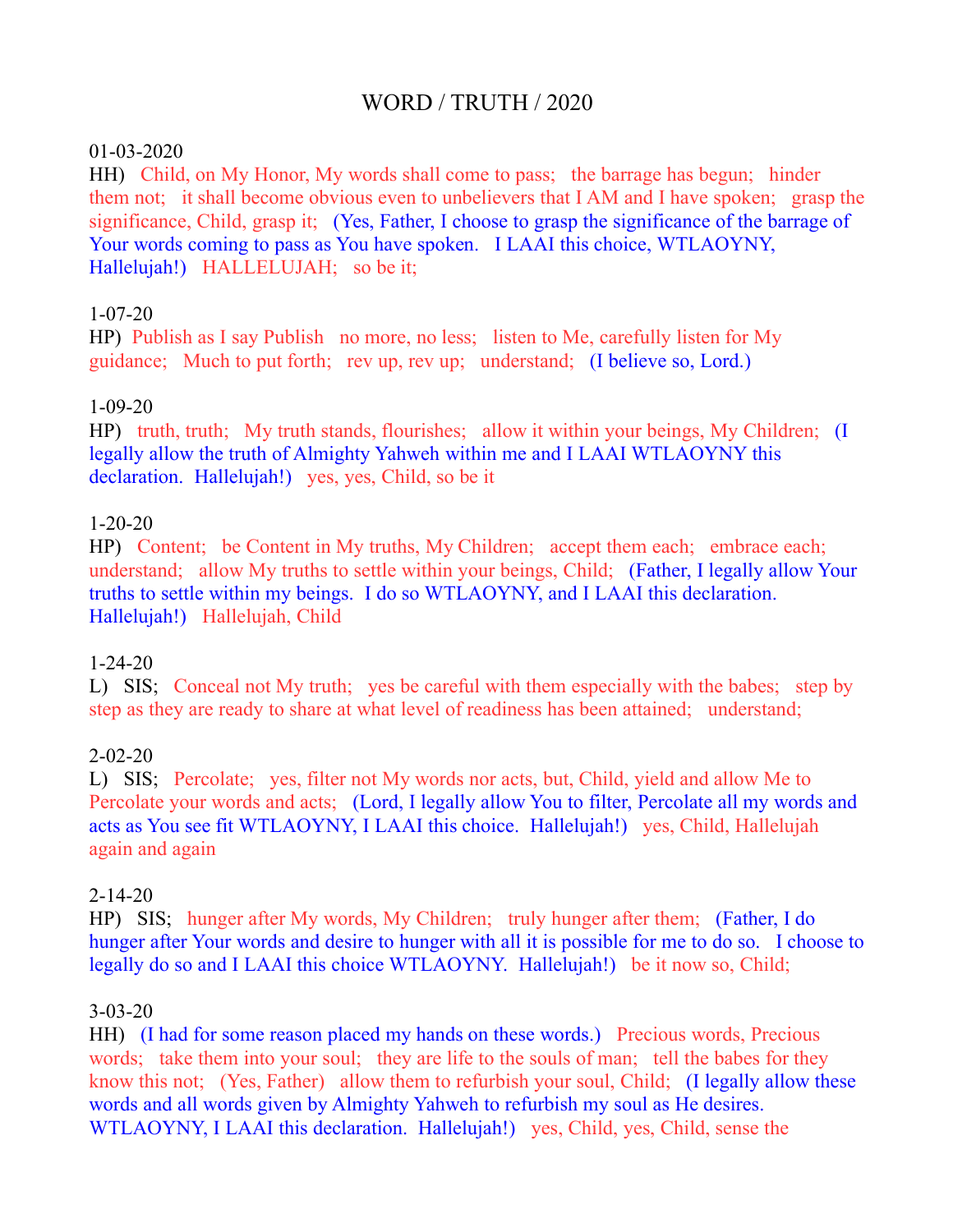difference in your beings; (I suddenly realized a slight tingling of my lips after I spoke these words orally. Hallelujah!) yes, Child, the refurbishing is now beginning; hinder it not; (Thank You,Father, and I agree.) good

### 3-14-20

HH) Conjure, remind My people to Conjure not; **careless speaking Conjures much;** all must be aware; *enlist the constant aid of My angels to sweep and protect; understand;* (Yes, Lord, I do.) Child, prepare to be bold; **My Core must be bold; not overbearing, but bold you must be; much will depend upon your words;** understand, *it is because of your positions, your arsenals, all I have chosen you to do;* **back not away but be bold with My Holy Boldness;**

### 3-19-20

HH) perjure not; **pull down every word of perjury you hear,** Child; their lies must not be allowed to stand; *take care to hear clearly every word spoken wherever you are;* grasp the crucial importance of this directive; (Father, I so choose and I do ask for Your aid as I do this Your request. Aid me in hearing all that is being spoken within my range of hearing that I miss none. Hallelujah!) yes, Child, yes; be alert, ultra alert; (Yes, Father, I so choose.) Compromise not, My Children, Compromise not; **carefully choose your words and listen to the words you speak that you not speak any words of Compromise;** careful, careful, careful, be most careful; understand; it is vital; *vital to your well being*

### 3-28-20

L) SIS; Be not caught up in Conjecture, My Children; always look to My truth in all matters; let not the worries of the world's happenings take root in you; *see not as mammon sees things;* **look beyond; again I say look well beyond;** (Yes, Lord, I agree.)

## 3-29-20

HH) Child, look at Me; (Father, I lift my eyes to You. Hallelujah!) (I asked about the spelling of judgment. I asked if He wanted the "e" or not.) waste not; (I take that as no "e" for it would be a waste of ink.) correct, Child; a small matter but it does matter; remember, I am a God of detail; (Yes, Father)

### 3-30-20

L) SIS; commune with Me; (Yes, Lord, here am I and I do desire to commune with You. Hallelujah!) be it so, Child, be it so; pay attention to My words; pay attention to what I have said and what I am about to say; (Yes, Lord)

### 3-31-20

L) SIS; reach out, reach out, reach out to others with the truth of My words, My Children; be aware of the exact words others need to hear; discern, discern, carefully discern; understand; (Yes, Lord)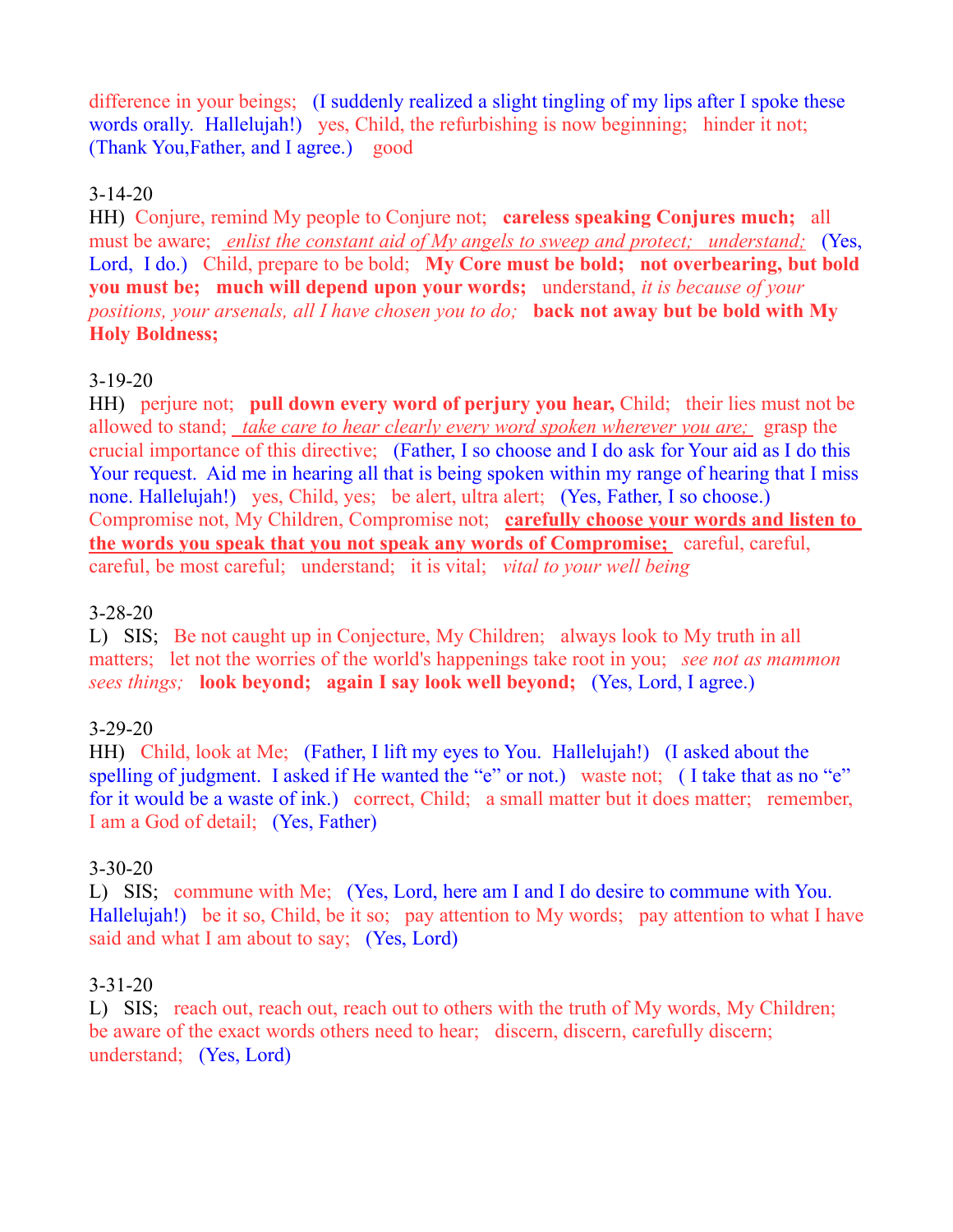### 4-08-20

L) SIS: treasure; treasure truth; treasure My truth; (Father, it is my desire to treasure Your truth.) receive it, Child, receive it and keep it close to you; understand (Yes, Lord, I do.)

### 4-17-2020

HP) study, study My words; (Yes, Lord please guide me in it.) study and share; legally so, Child; **careful steps in sharing;** understand; (Yes, Father, I do and take care in sharing.) good; use your discernment wisely; (I agree, Father.)

### 4-18-20

L) SIS; eat of My words; My words are perfect sustenance; understand; (Yes, Lord) eat, eat, eat of My words; growth spurts; My Core, you shall experience great growth spurts; be not amazed; (Yes, Lord)

### 4-19-20

HP) SIS; listen, t**ell My Children and all who will to listen to Me and to heed all My words** to them; (Yes, Lord) the upheaval, *look for the good in it;* look for what I am doing in and throughout it; look, look, look for My acts; trust, tell them to trust My acts; **I say and have been saying that all is well;** I DO NOT LIE; believe Me and rise up or doubt and fall; choice; each has a choice; choose wisely; tell them, Child, tell them; (Yes, Father, I trust You to give me the words to speak. Hallelujah!)

### 4-21-20

L) SIS; surge; surge forth in humility of action, My Children; be sure and absolute in My truth; surge forth in My truth; comprehend; recognize and comprehend all

### 4-22-20

L) SIS; glean and absorb of My words; again, My Children, I tell you to glean and absorb of My words for there is yet much that has not been; be intense in this matter and rush not; understand;

### 4-26-20

HH) Child, I ask you to keep your eyes, ears, and mind open to grasp the full truth of what you see, hear, and think

### 4-27-20

L) SIS; safe, safe, safe; My Children, I call you safe in My arms; stand on My facts; yes, My facts; I have told you all is well; stand on this fact, My fact and **I do NOT waver, ever; understand**

HP) SIS; share and share alike, My Core; freely share with one another and share with others as I direct; understand; **be aware, be aware of the level others are on so they not be overwhelmed;** *My words are potent and not all are to your levels yet;* careful, be careful with them and **be sure to have them swept** *before, during,* **and** *after* **the sharing;**  understand; (Yes, Lord, I do.) 4-28-20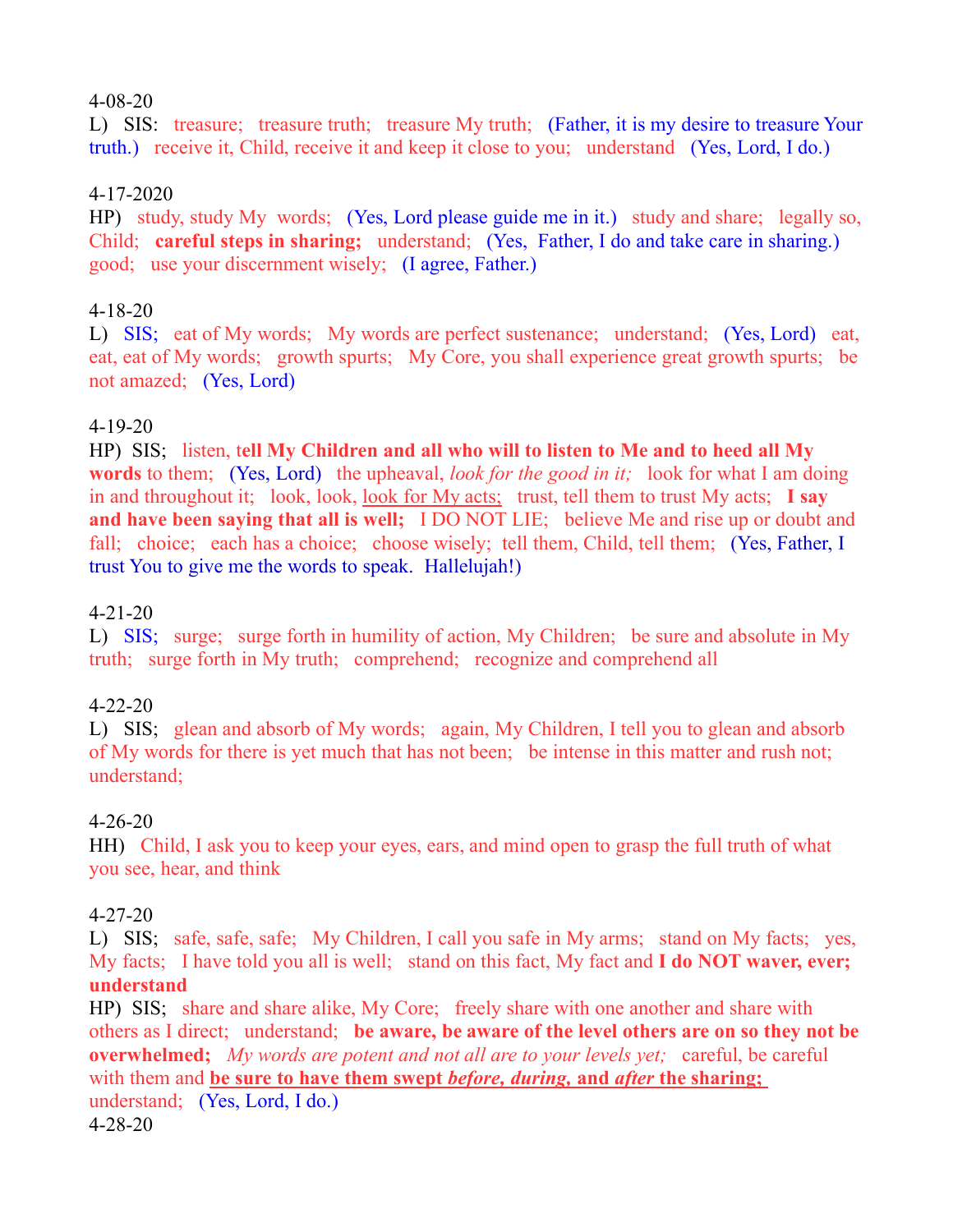HP) sincere, be sincere in all you say and so, My Children; allow that sincerity to show as you relate and minister to others; it must; think on this, think on it; understand; (Yes, Lord, and I agree, it must be so.) Hallelujah;

### 5-03-20

L) SIS; study My word; diligently study and seek the truths in My words that you be equipped with My words; Hallelujah; remember to stand on "said, written, spoken" for together My truth is validated and the enemy cannot change it or challenge its truth

### 5-04-20

L) SIS; hear, hear, hear, Me, My Children; faint not but hear Me; take to heart every word I have spoken; pick and choose not among them but heed to every word; take them in breathe them in, digest them for they are most vital for you; grasp and comprehend them all

### 5-07-20

L) SIS; conjure not; Child, let no conjure stand or take root; **disable every conjuring word** or act by denying them to root or stand; (Thank You, Lord, for Your directions in this. Hallelujah!)

### 5-08-20

HP) SIS; My Children, My Children, take careful watch of your words and actions for you at times have unintentionally condoned things of the enemy; by not denying, not cancelling, not pulling down words and actions of the enemy you have condoned them; My Children, this must not be; heighten your awareness and eliminate these words and actions of the enemy; understand; (Yes, Lord, and I agree with You and I ask Your forgiveness.) given

### 5-21-20

L) SIS; My, Children, allow My truth to come forth in all areas, in all matters for My purposes; Yes, allow the purposes for My truth an disallow the purposes of all lies; understand; (Yes, Lord, and I do legally allow the truth of Almighty Yahweh and I legally disallow the purposes of all lies. All this I LAAI WTLAOYNY. Hallelujah!) Praise be, Child, Praise Be; (I agree, Lord)

## 5-30-20

HP) SIS; condone not, My Children, what man calls "white lies" a lie is a lie and must not be condoned; an untruth is a lie, an untruth made by a "slip of the tongue" is still a lie and must not be condoned; My Children, be aware of all of these kinds of lies and let them not stand; understand, immediately cancel them and let then not root nor increase; (I agree, Lord) HH) receive My truth, Child, and receive of them; (Father, I legally receive Your truths and receive of them and all this I LAAI WTLAOYNY. Hallelujah!)

## 6-01-20

HP) SIS; Glory, Glory, Child, how your intensity blesses me; keep your good words increasing; blessings for both you and Me; give and receive them; bounty, bounty, bounty you shall receive; believe it; (Father, I do believe it and this belief I LAAI WTLAOYNY.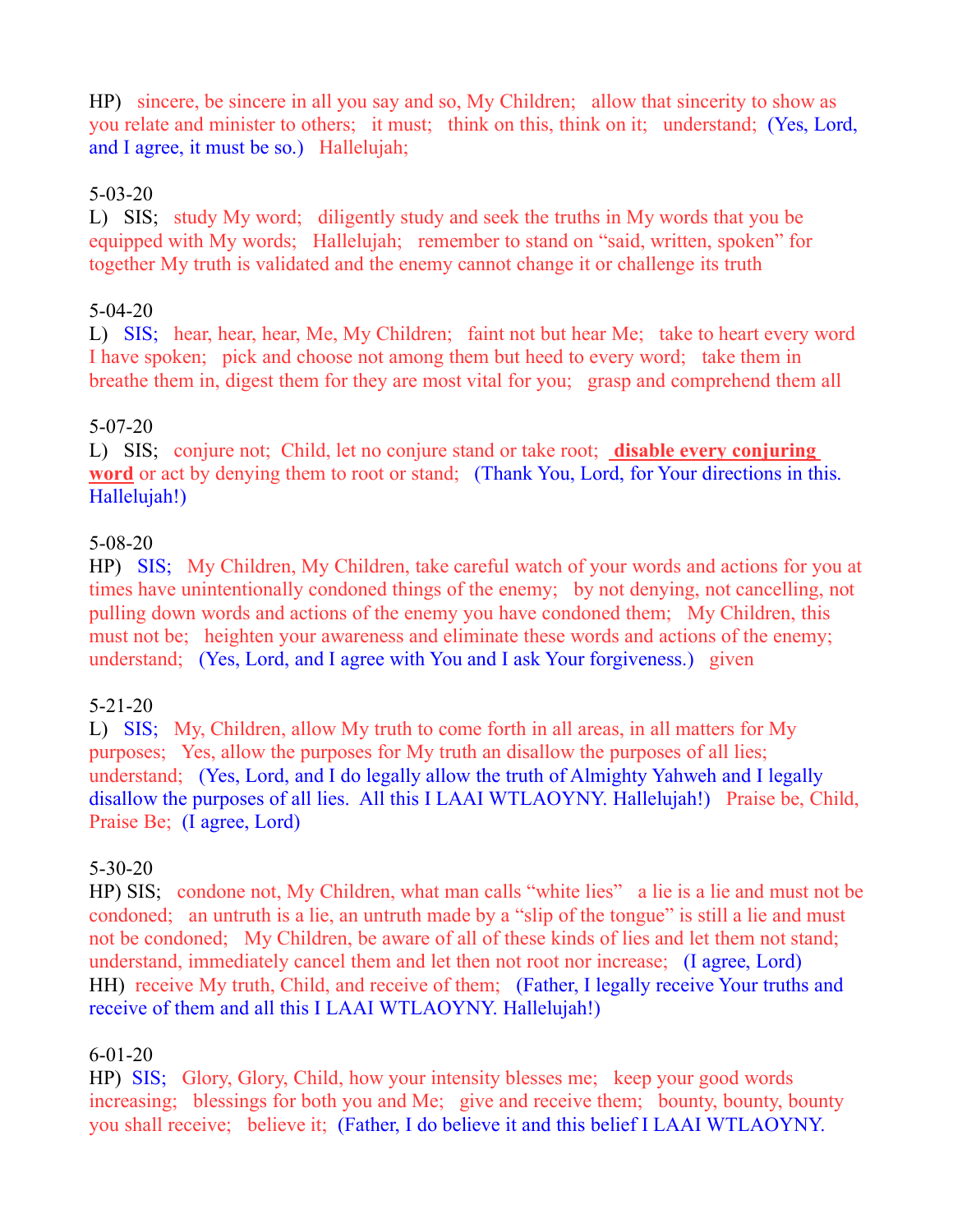## Hallelujah!) Amen

# 6-12-20

L) SIS; reiterate the words I have previously spoken; legally reiterate them making them all legal; (All words previously spoken by Almighty Yahweh I now legally reiterate each of them making them legal. This I LAAI WTLAOYNY. Hallelujah and Amen!) HALLELUYAH!

## 6-13-20

L) SIS; propel; propel My truths forward, Child; propel them to go forth to set captives free; Hallelujah; (Truths of Almighty Yahweh, I legally propel you forward to set the captives free. This I LAAI WTLAOYNY. Hallelujah!) Amen HP) SIS; adhere to Me, Child, adhere to My every word; (Lord, I so desire and choose to adhere to You and Your every word. This I LAAI WTLAOYNY. Hallelujah!) good, now move forth

## 6-19-20

HH) vSIS; Child, fret not for I am in control; Child, you must continue to do as I tell you no matter what anyone might say, think, or do; remember, all must answer to Me; keep focused on what I have called you to do, what I have asked of you, what I have told you; My words are Holy unto you and I bless you, My Child, for accepting them, and for your use of them; remember to forgive and stay in that forgiveness for forgiveness too is holy and must be seen and treated as such

## 6-26-20

L) hunger no more, Child, eat of Me; yes, eat of Me; eat the manna of My words that they strengthen you throughout; (Lord, I legally choose to eat of You and the manna of Your words so that I be strengthened exactly as You desire. This I LAAI WTLAOYNY. Hallelujah!) perfect, Child

## 6-27-20

HP) My Children, hinder not My angels and hosts; hinder them not with careless words and actions; understand; you each must be consciously aware of both your words and actions; you also must be consciously aware of what you agree to or with; again watch your words and actions in every instance; it is imperative

## 6-27-20

HH) cancel all negative words spoken about your loads; those speaking those words are weak, you are not; cancel all words spewing from these sources; understand; (Yes, Father, and I agree with You. Hallelujah!)

## 7-02-20

HP) probability; I work with facts, absolute facts and, My Core, I adjure you to do so also; deal not with probability; I have no need for it for I know all facts; My Children, all I give you, teach you, say to you is FACT, nothing less; understand; (Yes, Lord) and now I tell you to hinder not My facts; My facts are truth; always allow My truth to stand; (Yes, Lord, I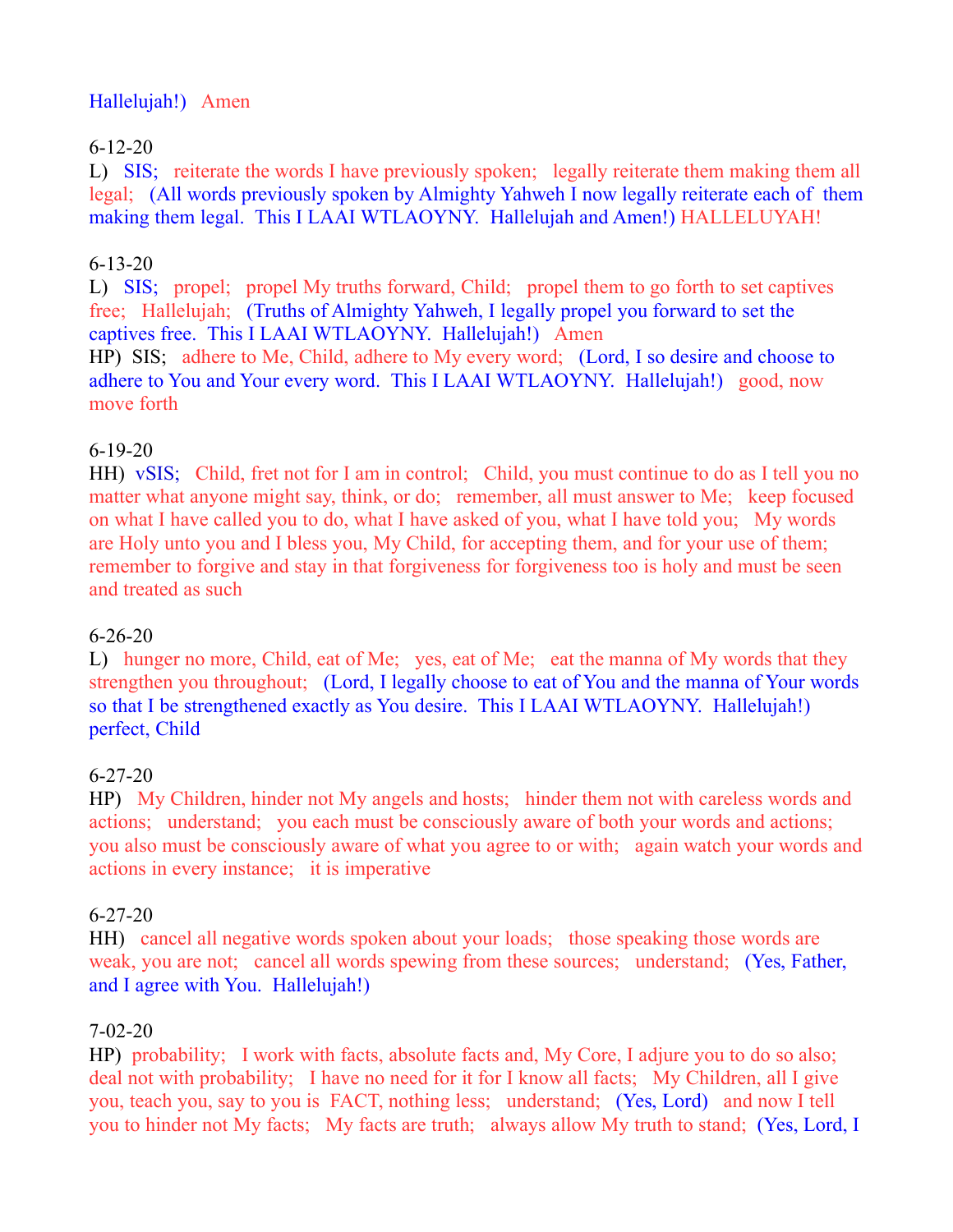### agree.)

## 7-16-20

L) perjure not; all My Children, I adjure you to perjure not My truths; allow My truths to stand; allow their every purpose to stand; understand; (Yes, Lord)

HH) consider My truths; Consider them each in their proper places; (Yes, Father, that makes sense to me, but yet I ask for Your guidance in doing so. Hallelujah!) of course, of course

## 7-20-20

HP) Rejoice in My Worth; be watchful, Child, for I am embarking on fulfilling My word, My promises; I tell you to watch, receive, and learn; understand; (Yes, Lord, yes) good, move forth

### 7-23-20

HH) My Children, I am careful with My Words; I adjure you each to do likewise; (Yes, Father) Child, you are at peace; relish it and take it into your being

### 7-25-20

L) bargain not with any enemy source, My Children; bargain not nor allow yourselves to be tempted to do so; Understand; this must not be; not ever; **truth must reign, My truth;** use it and bargain not; Hallelujah!

### 8-06-20

L) unlock the hearts and minds of the captives with My truths, My Children; vital, vital, vital for many of them for their salvation; understand; be conscious of this need; (Yes, Lord)

## 8-06-20

HH) Child, this meeting has been Powerful, filled with perfect words from your depths; now, allow the full, complete affects of the words you spoke and throughout your time at the laver and the words, the mighty, effectual words of each at the laver today; (Almighty Yahweh, I legally allow the full, complete affects of the words spoken through me throughout the time at Your laver today to have the effects You desire according to Your Will, Plans, and Timing. All this I LAAI WTLAOYNY. Hallelujah!)

### 8-07-20

HH) now, Child, digest My words to you; take Me in, take in My words also; (Yes, Father, I thank You that this is possible. Hallelujah!) it is, Child, it is

### 8-08-20

L) Condone only what I tell you, My Children; reject all else for only I have the absolute truth for you to exist in and say; be leery of all that comes from mankind and deny, cancel, and refute all you see that is not of Me coming from or through them; understand; you must not allow it to be ignored for it will increase and this must not be; be diligent and resourceful, My Children in this matter; (Yes, Lord)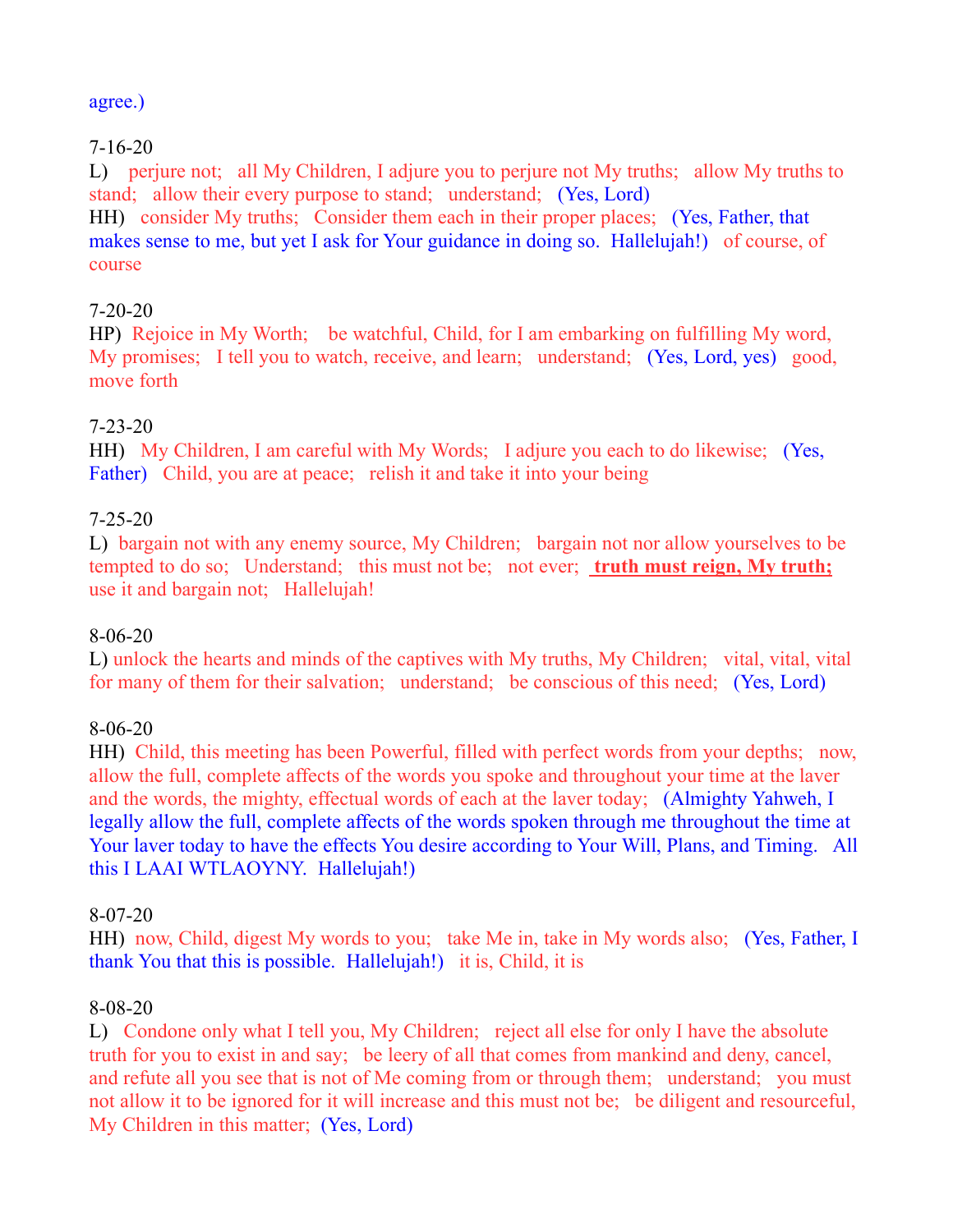### 9-21-20

HP) SIS; incline; My Children, incline your ears to hear Me, to clearly hear Me; assume nothing; pay close, close attention each time I speak to you; it is vitally important that you hear every word I speak; understand (Yes, Lord)

#### 9-28-2020

L) SIS; gather My truths and their known purposes; carefully consider each to see that each has been legally allowed; understand, My Children; utmost importance; (Yes, Lord, I agree and I ask for Your guidance in this.) pay attention as I reveal; understand; (Yes, Lord)

### 10-06-20

HP) SIS; listen, listen, listen; My Children, take time to Listen to Me; listen to Every word I say to you; cut Me not off; be not anxious but rather I adjure you to be patient, patient, patient; (Yes, Lord, I agree.) Core, teach them, teach them

### 10-23-20

L) SIS; complicate not, My Children; accept all as I say and I adjure you to not allow the enemy or self to complicate what I say or do; understand; (Yes, Lord)

### 11-02-20

L) SIS; adhere to My words; heed each one; obey willingly to each I give; My Children, this must be; heed, heed, heed; understand; (Yes, Lord)

### 11-06-20

Core, Core, Core, devour My words to you; take them all in and digest them; understand; (Yes, Lord)

### 11-11-20

L) SIS; share My truths with those you meet; I will be causing many to cross your path, My Core; be not surprised at who and how many; understand; (Yes, Lord) be ready for them; (Yes, Lord)

### 11-19-20

HH) vSIS; Core, it is time for you to pay yet closer, closer attention to My words and acts and to your own; understand; you shall be accountable for each; vitally important that you lead others in these matters; you are being watched; you must not be remiss in these matters; understand; (Yes, Father, I do and agree with You.) now, Child, sit calmly and think on these My words

### 11-20-20

L) SIS: conceal not My truth nor My acts that I ask you to put forth for Our purposes; HH) vSIS; from this seat you shall declare and proclaim all I tell yo understand; (Yes, Father) you and Kyle shall reach many ears and hearts for My purposes; feign not in all the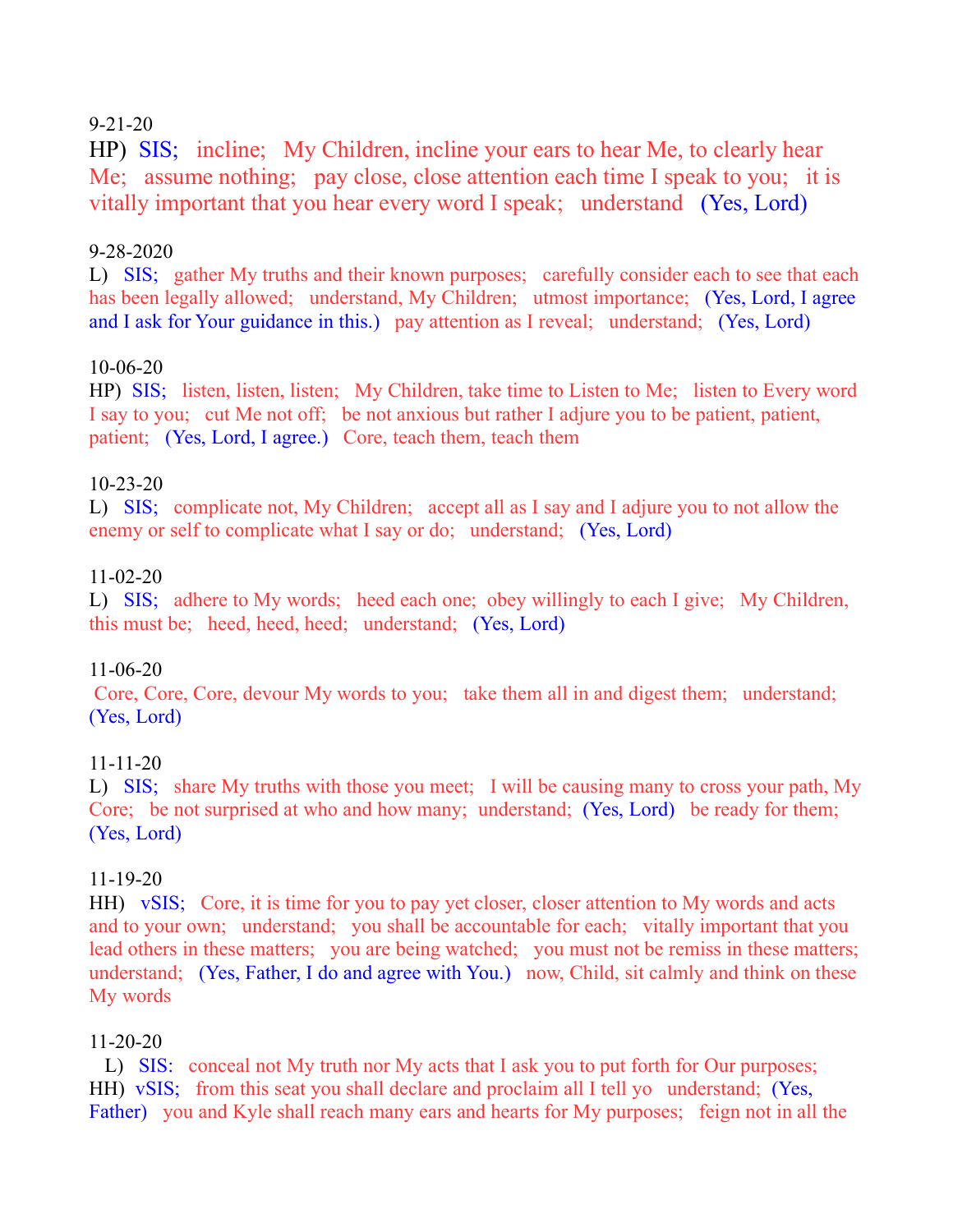details I relate for you to do; understand; (Yes, Father) good, now take in, solemnly take in these My words, absorb them completely

### 11-20-20

HH) vSIS; *from this seat you shall declare and proclaim all I tell you;* understand; (Yes, Father) you and Kyle shall reach many ears and hearts for My purposes; feign not in all the details I relate for you to do; understand; (Yes, Father) good, now take in, solemnly take in these My words, absorb them completely

### 11-22-20

HH) vSIS; Child, offer up genuine Thanksgivings to Me; (Almighty Yahweh, I legally offer up genuine Thanksgivings to You. This I LAAI WTLAOYNY. Halleluyah!) thank you, Child, for your words are heartfelt and truly genuine; My hand is now upon your whole head for My hand is big enough to do so; I am imparting to each cell in your brain fulfilling all each of them needs to be functional as I deem; understand; (Yes, Father and I LAAI WTLAOYNY all of it. Halleluyah!) good, wise discernment, Child; so be it;

### 12-17-20

HH) sincere, sincere, sincere; Child, you are sincere; go forth in sincerity proclaiming My truth; (Yes, Father)

### 12-21-20

HP) SIS; heed, heed, heed My words, My children; be diligent in overlooking none; be not hasty but do be thorough and as efficient as is possible; understand; We have no time to dawdle; therefore, you must be focused at all times; strive, strive to do so; (Yes, Lord)

### 12-22-20

L) propagate; propagate from My truth; use it wisely in all matters and propagate as I lead; understand; (Yes, Lord)